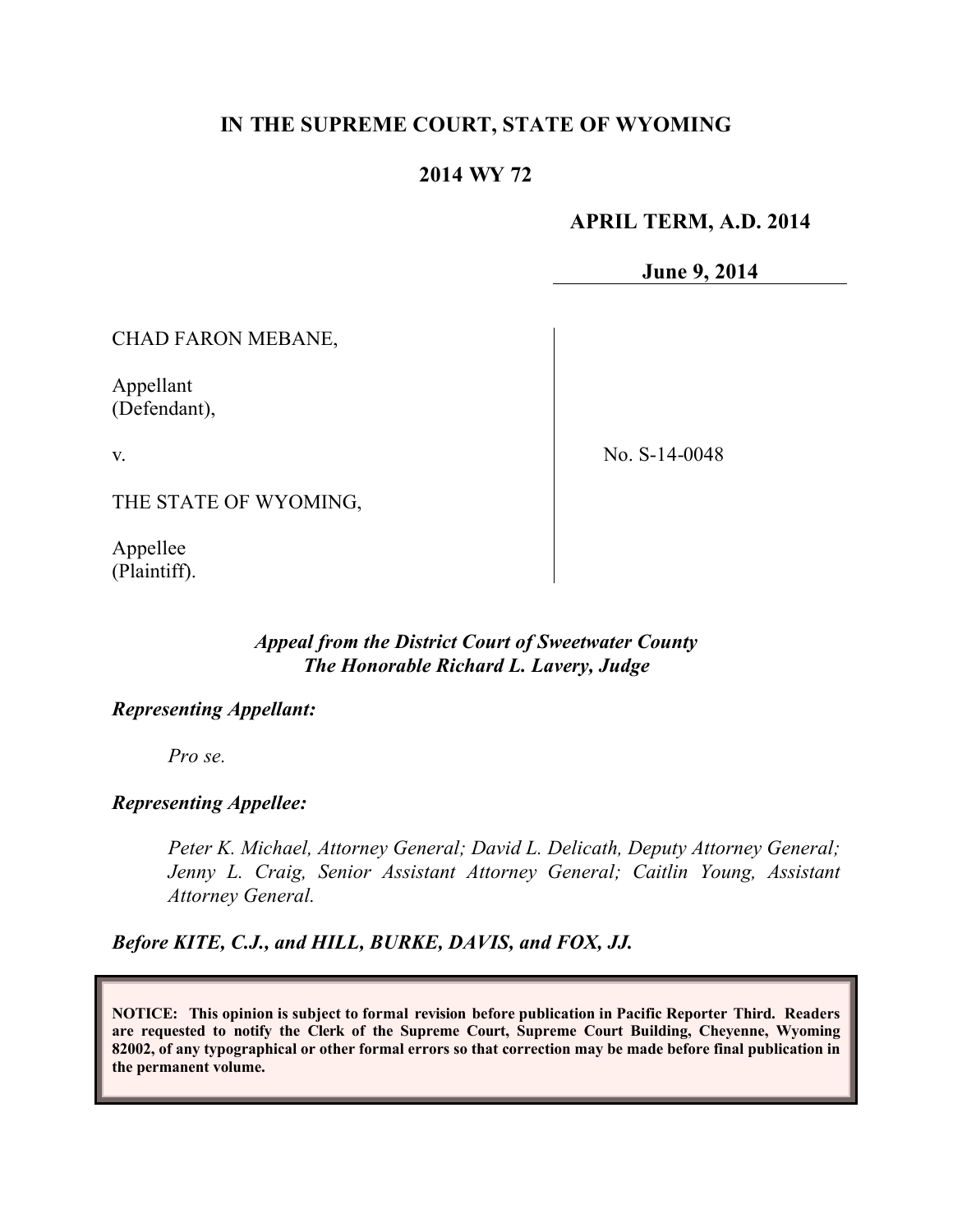#### **BURKE, Justice.**

[¶1] Appellant, Chad Mebane, was convicted on two felony charges of delivery of a controlled substance and one misdemeanor charge of possession of a controlled substance. Mr. Mebane appealed, and we affirmed. *Mebane v. State*, 2012 WY 43, ¶ 21, 272 P.3d 327, 330 (Wyo. 2012) ("*Mebane I*"). Later, Mr. Mebane filed a "Motion to Correct an Illegal Sentence Pursuant to Rule 35(a), W.R.Cr.P." The thrust of his motion was that being convicted and sentenced on two charges of delivery of a controlled substance violated his constitutional right not to be punished twice for "the same offense." The district court denied the motion. Mr. Mebane challenges that decision in this appeal. We affirm.

#### *ISSUE*

[¶2] The issue presented is whether Mr. Mebane's separate convictions and sentences on two charges of delivery of a controlled substance violate the constitutional protection against double jeopardy.

### *STANDARD OF REVIEW*

[¶3] "This Court reviews *de novo* the question of whether a defendant's constitutional protection against double jeopardy has been violated." *Daniel v. State*, 2008 WY 87, ¶ 7, 189 P.3d 859, 862 (Wyo. 2008) (citing *Meyers v. State*, 2005 WY 163, ¶ 8, 124 P.3d 710, 714 (Wyo. 2005)).

## *FACTS*

### [¶4] We recited these basic facts in *Mebane I*, ¶ 3, 272 P.3d at 327-28:

Mebane's convictions stem from two controlled buys made by a confidential informant under the supervision of the Division of Criminal Investigation on June 8, 2010, and again on July 13, 2010. After the second buy, a DCI agent obtained a search warrant to search Mebane's home and methamphetamine was found and seized. These events resulted in Mebane being tried on two separate charges of delivery of methamphetamine in violation of Wyo. Stat. Ann.  $§$  35-7-1031(a)(i) (LexisNexis 2011) and one charge of possession of methamphetamine in violation of Wyo. Stat. Ann. § 35-7-1031(c)(i)(C) (LexisNexis 2011).

The jury found Mr. Mebane guilty on all three charges. He was sentenced to 12 to 15 years in prison on the first delivery charge, 12 to 15 years in prison for the second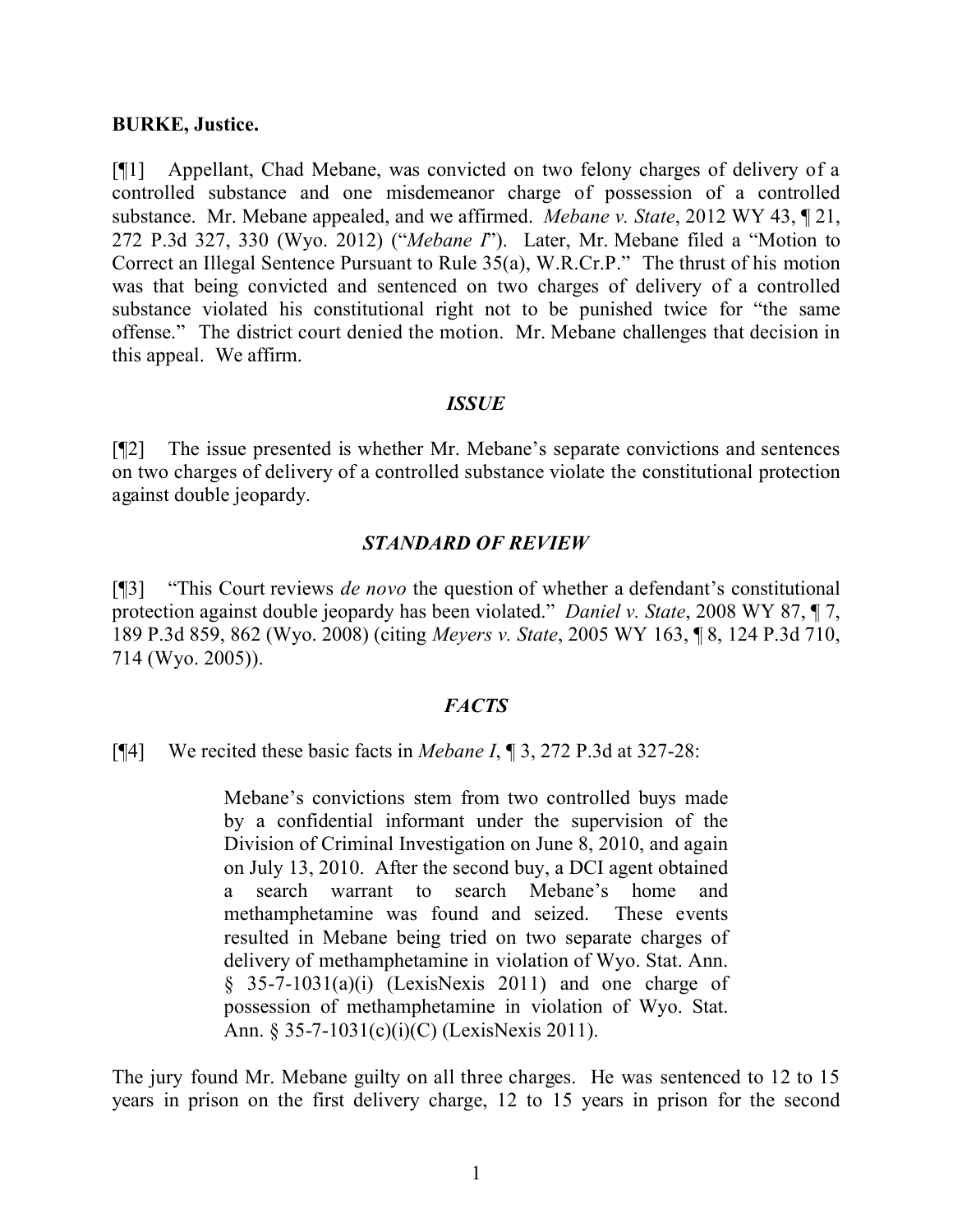delivery charge, and six months in jail for the possession charge. The district court ordered the three sentences to be served consecutively, beginning with the six month sentence for possession.

[¶5] After the resolution of his appeal, Mr. Mebane filed a motion to correct an illegal sentence. He asserted that his two convictions and sentences on the delivery charges resulted in his being punished twice for "the same offense," in violation of the double jeopardy protections of the United States Constitution and the Wyoming Constitution. The district court denied the motion on the basis that being punished for two different violations of the same criminal statute did not violate Mr. Mebane's right to be free from double jeopardy. Mr. Mebane filed a timely *pro se* appeal of that ruling.

# *DISCUSSION*

[¶6] An illegal sentence is "one which exceeds statutory limits, imposes multiple terms of imprisonment for the same offense, or otherwise violates constitutions or the law." *McDaniel v. State*, 2007 WY 125, ¶ 7, 163 P.3d 836, 838 (Wyo. 2007) (citing *Brown v. State*, 2004 WY 119, ¶ 7, 99 P.3d 489, 491 (Wyo. 2004)). *See also Ferguson v. State*, 2013 WY 117, ¶ 8, 309 P.3d 831, 833 (Wyo. 2013); *Gould v. State*, 2006 WY 157, ¶ 9, 151 P.3d 261, 265 (Wyo. 2006). Mr. Mebane correctly asserts that the Fifth Amendment to the United States Constitution and Article 1, Section 11 of the Wyoming Constitution prohibit "multiple punishments for the same offense." 1 *See, e*.*g*., *Geiser v. State*, 920 P.2d 1243, 1244 (Wyo. 1996). He maintains that he is being punished twice for the "same offense," which is delivery of a controlled substance. His claim is without merit.

[¶7] Mr. Mebane has not been punished twice for the same offense. He was convicted of two offenses with the same name – delivery of a controlled substance – but not twice for the "same offense" as that term is used in the double jeopardy clauses of our Constitutions. Mr. Mebane delivered methamphetamine on two different days: June 8, 2010, and July 13, 2010. He committed two separate criminal acts in two separate transactions. It does not violate double jeopardy protection to convict and sentence him for each separate offense.

[¶8] In *Geiser*, 920 P.2d at 1244, we considered whether conviction on two separate counts of felony check fraud violated Mr. Geiser's constitutional right to be free from double jeopardy. We noted that a person is guilty of felony check fraud if he "is

 $\overline{a}$ 

<sup>&</sup>lt;sup>1</sup> As provided in the Fifth Amendment to the United States Constitution: "nor shall any person be subject for the same offense to be twice put in jeopardy of life or limb." As provided in Article 1, Section 11 of the Wyoming Constitution: "nor shall any person be twice put in jeopardy for the same offense."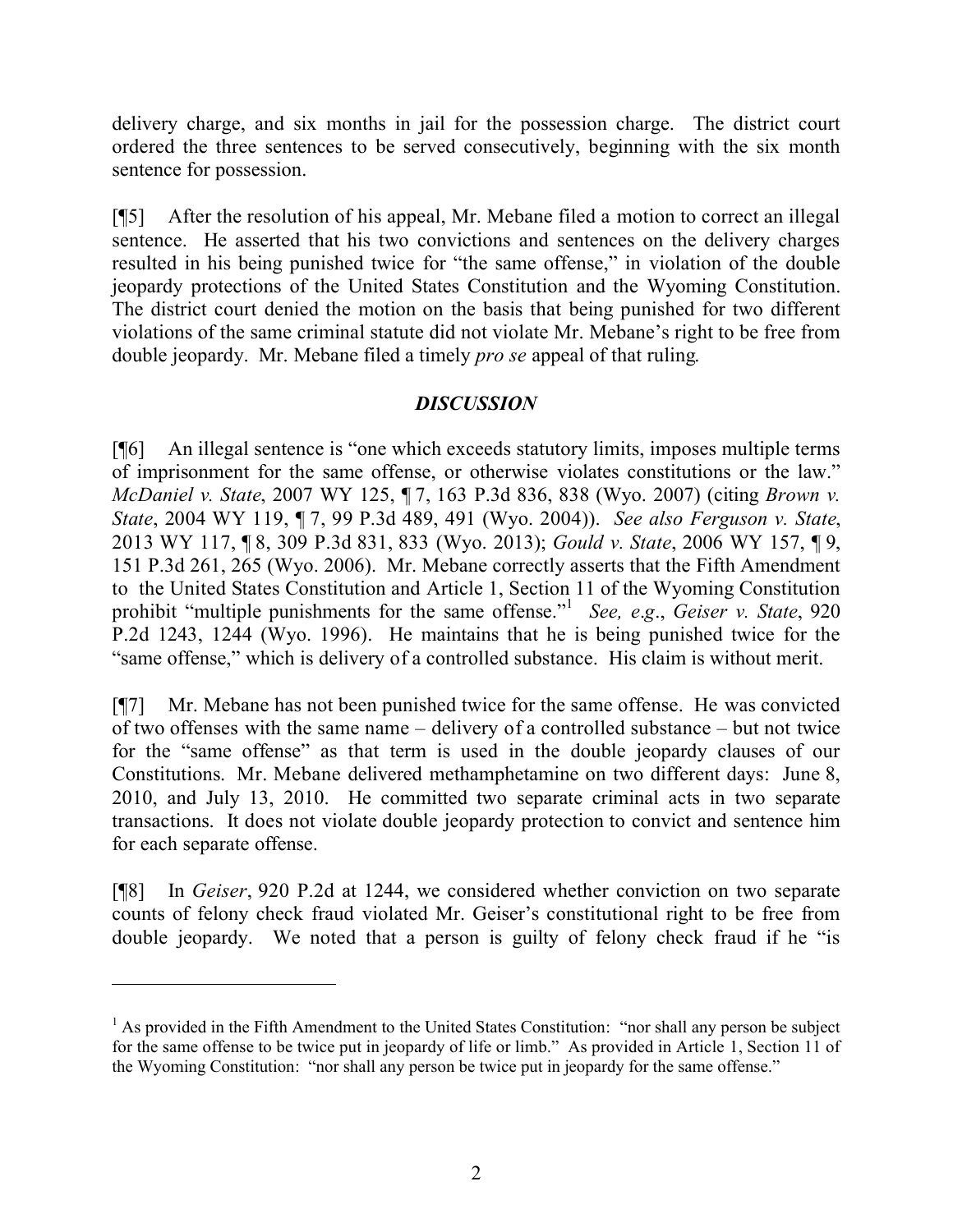convicted of fraud by check involving two (2) or more checks issued within any sixty (60) day period in the state of Wyoming totaling five hundred dollars (\$500.00) or more in the aggregate." *Id*. (quoting Wyo. Stat. Ann. § 6-3-702(b)(iii) (1988) (added emphasis omitted)). Mr. Geiser had written several fraudulent checks within two sixty-day periods in different counties. He argued that it was improper to convict him of more than one crime because "the last check issued in Weston County was written within the same sixty-day period as the last check in Laramie County." *Geiser*, 920 P.2d at 1244.

[¶9] We denied Mr. Geiser's claim and explained:

This court has held that if offenses charged are *separate and distinct* either with respect to statutory definition, or, because *they grow out of different transactions and different evidence is needed to prove each, then constitutional inhibition against double jeopardy is not applicable*. *Jerskey*  [*v. State*], 546 P.2d [173,] 186 [(Wyo. 1976)] [(*citing*] *Jackson v. State*, 522 P.2d 1356, 1359 (Wyo. 1974)) (emphasis added). Geiser committed two separate and distinct crimes and there can be no double jeopardy violation for convicting him of each crime. *Id*.

*Id.* (quotation marks omitted).

[¶10] Mr. Mebane's convictions and sentences may be sustained on similar grounds. He committed two separate and distinct crimes on different dates. The dates are elements of the crimes. *Brown v. State*, 703 P.2d 1097, 1099 (Wyo. 1985). Because of the different dates of Mr. Mebane's criminal acts, each charge includes an element that is unique. Double jeopardy does not attach.

[¶11] Mr. Mebane cites our recent decision in *Sweets v. State*, 2013 WY 98, ¶ 45, 307 P.3d 860, 874 (Wyo. 2013), in which we "overrule[d] the facts or evidence test for evaluating double jeopardy challenges to multiple punishments." Mr. Mebane interprets that decision to mean that facts and evidence are now irrelevant in double jeopardy analysis. Accordingly, he contends that the fact of "Count[s] I and II happening on different days is irrelevant." Again, there is no merit in such an assertion.

[¶12] In *Sweets*, ¶ 49, 307 P.3d at 875, we rejected the "facts or evidence test" in favor of the "same elements test." The same elements test was set forth in *Blockburger v. United States*, 284 U.S. 299, 304, 52 S.Ct. 180, 182, 76 L.Ed. 306 (1932): "the test to be applied to determine whether there are two offenses or only one, is whether each provision requires proof of a *fact* which the other does not." (Emphasis added.) In Mr. Mebane's case, one charge required proof that he delivered a controlled substance on June 8, 2010, and the other charge required proof that the transaction occurred on July 13,